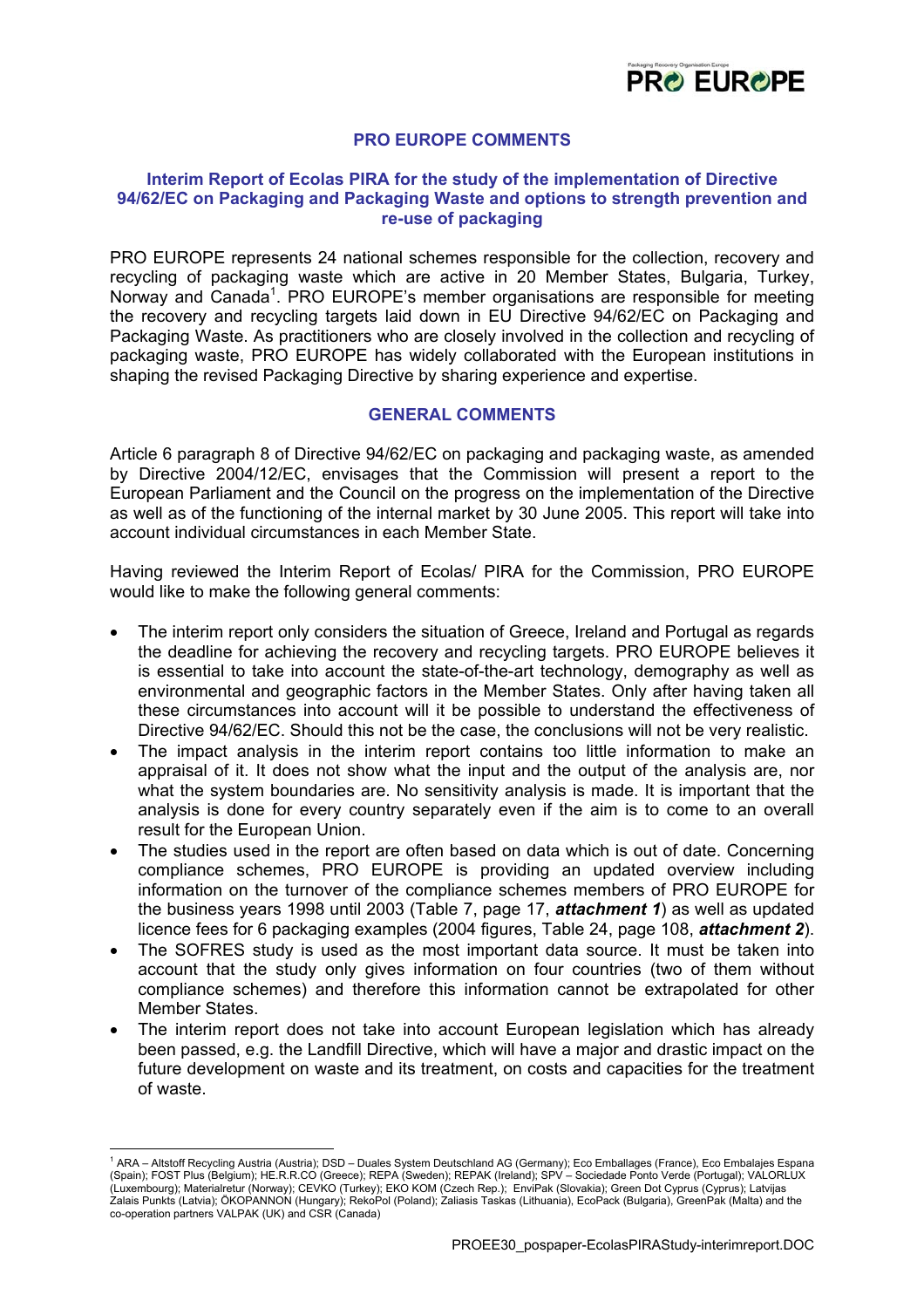

• The interim report is basically descriptive and a lot of information is missing or incomplete. Moreover, very few concrete proposals are presented. Consequently, it is very difficult to make an overall assessment on all the issues at this stage.

# **SPECIFIC COMMENTS ON THE TASKS EVALUATED BY ECOLAS/PIRA**

### *Task 1: Evaluation of the implementation of the Packaging Direction 94/62/EC*

### **1.2 Impacts of the Directive evaluated from environmental perspective**

The report states that one of the aims of the study is to assess the environmental impact of the Packaging and Packaging Waste Directive. PRO EUROPE has the following comments on the key assumptions related to the models used in this section:

- The collection and transport of used packaging are not considered, although they represent significant environmental factors.
- Recycling of plastic: taking only PET bottles into account (plastic with high recyclability in comparison to other kinds of plastics) means that lower costs from an environmental and economical point of view alone are considered. Therefore, the real impact of plastic packaging collection, sorting and management is not reflected.
- The study considers only steel cans, ignoring industrial steel packaging, thus rendering the different scenarios studied unrealistic; e.g. in the UK the majority of steel packaging recycled consists of commercial and industrial drums and strapping.
- Paper recycling: the report indicates that all paper recycling has been considered as corrugated board. This means that only the most easily recyclable paper fraction has been considered, not taking into account other paper fractions, which have to be collected, transported, sorted and appropriately managed in different ways (recycling, incineration with energy recovery, etc).
- It seems that the positive effects of packaging recycling to the environment are not adequately taken into account. In Germany and by recycling household packaging alone, primary energy totalling 64.1 billion mega joules was saved in 2003. In addition, recycling prevented the emission of 1.32 million tonnes of climate endangering greenhouse gases ([www.gruener-punkt.de/environmental:performance\\_balance\)](http://www.gruener-punkt.de/environmental:performance_balance).

For the above-mentioned reasons, the assumptions of the report do not reflect the real environmental costs of packaging waste collection and management.

#### **1.3 Impacts of the Directive evaluated from economic perspective**

Regarding calculation method 1 (pages 22 and 24), the interim report recognises that the accuracy of the cost values can be considered to be within a range of 10% to 15% for household packaging and that for non-household packaging the accuracy may be much lower. According to the report, the resulting overall uncertainty (household + commercial + industrial) would be above 30%. PRO EUROPE believes this high degree of uncertainty makes it very difficult to extract any firm conclusion.

Moreover, the conclusion on pages 27-28 that "*on the [sic] average, the financing need for packaging recycling is in the same order of magnitude as the saved waste disposal costs*" does not reflect the economic efforts from both public administrations and industry in most Member States, whereby packaging recovery is much more expensive than waste disposal. In this sense, it is difficult to believe that implementing packaging waste management systems and achieving the recovery and recycling targets has the same impact from an economic and environmental point of view than not doing anything at all, and therefore not achieving the environmental targets established by the Directive.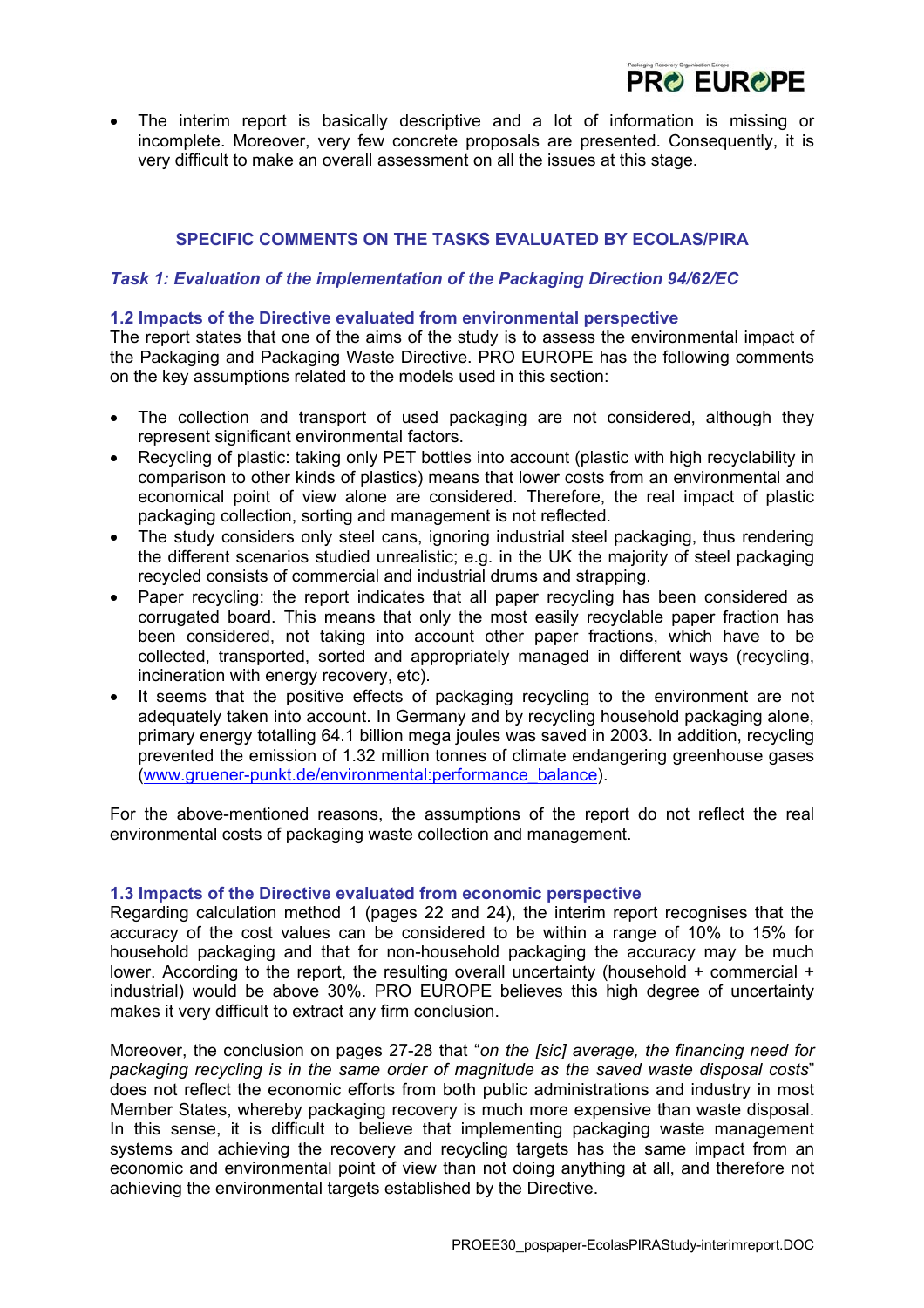

## **1.3.5.2 Economic growth**

Compliance schemes (with the involvement of packer/ fillers, retailers and packaging producers) have contributed to the practical implementation of the Packaging Directive in ten (and not eight, as quoted on page 15) of the EU-15 Member States. These schemes are financed through the payment of a waste management fee against which those putting packaging on the market can attach the Green Dot mark (financing symbol) on the packaging.

The interim report's Table 6: Areas of activities of main compliance schemes (page 16) should be amended to reflect the following:

- France: Adelphe also uses the Green Dot.
- Luxembourg: Valorlux also deals with industrial packaging.
- Spain: Ecovidrio also uses the Green Dot.
- Sweden: REPA also uses the Green Dot.
- Greece: HERRCO is responsible for all kinds of packaging waste and also uses the Green Dot.
- UK: VALPAK is responsible for material recovery from both streams, municipal and industrial packaging waste, both directly through their trading company, Valient Materials, and indirectly through the purchase of PRNs.

### *From waste to resources management*

Many local authorities which organise collection and sorting together with the respective compliance schemes have taken the opportunity to start the separate collection of packaging in order to re-think how they deal with waste overall. Hence, general waste management has developed from waste disposal, only taking into account public health issues, to resource management by optimising the use of natural resources as well (see *attachment 3*).

## *Technological developments*

The efforts made by industry in innovation and technological development in different countries are not reflected in the report.

Considerable technological developments have been achieved in the fields of sorting and recycling. Ten years ago, the sorting of packaging was largely done by hand. Today, more and more sorting plants are semi or fully automatic. This has increased sorting productivity from 150 kg/ hour up to 800 kg/ hour per employee (see *attachment 4*).

Likewise, significant technological advances have been made in the field of recycling of used plastic packaging as well as used beverage cartons, for example:

- PET: bottle to bottle recycling.
- Feedstock recycling for mixed plastic waste.
- Development of markets for secondary raw materials (see booklet, *attachment 5*).
- Finnish recycling plant for used beverage cartons (where alongside the paper fraction, the aluminium part is recycled and the plastic part is recovered as well, *attachment 6*).

As a result of these advances, the costs of the recycling of plastic packaging are going down and will decrease further in the future.

Also in many European countries, Near Infra Red (NIR) technology (*see attachment 4*) has become more and more popular over the last five years, and is an example of the innovative technologies used in these countries. By NIR a computer recognises whether a packaging belongs to a fixed parameter and is then sorted out automatically by air. Three out of four cartons for beverage packaging are now sorted by NIR technology. However, it should be noted that the reason for promoting technology and innovation in Germany could be attributed more to economic reasons than to ecological ones.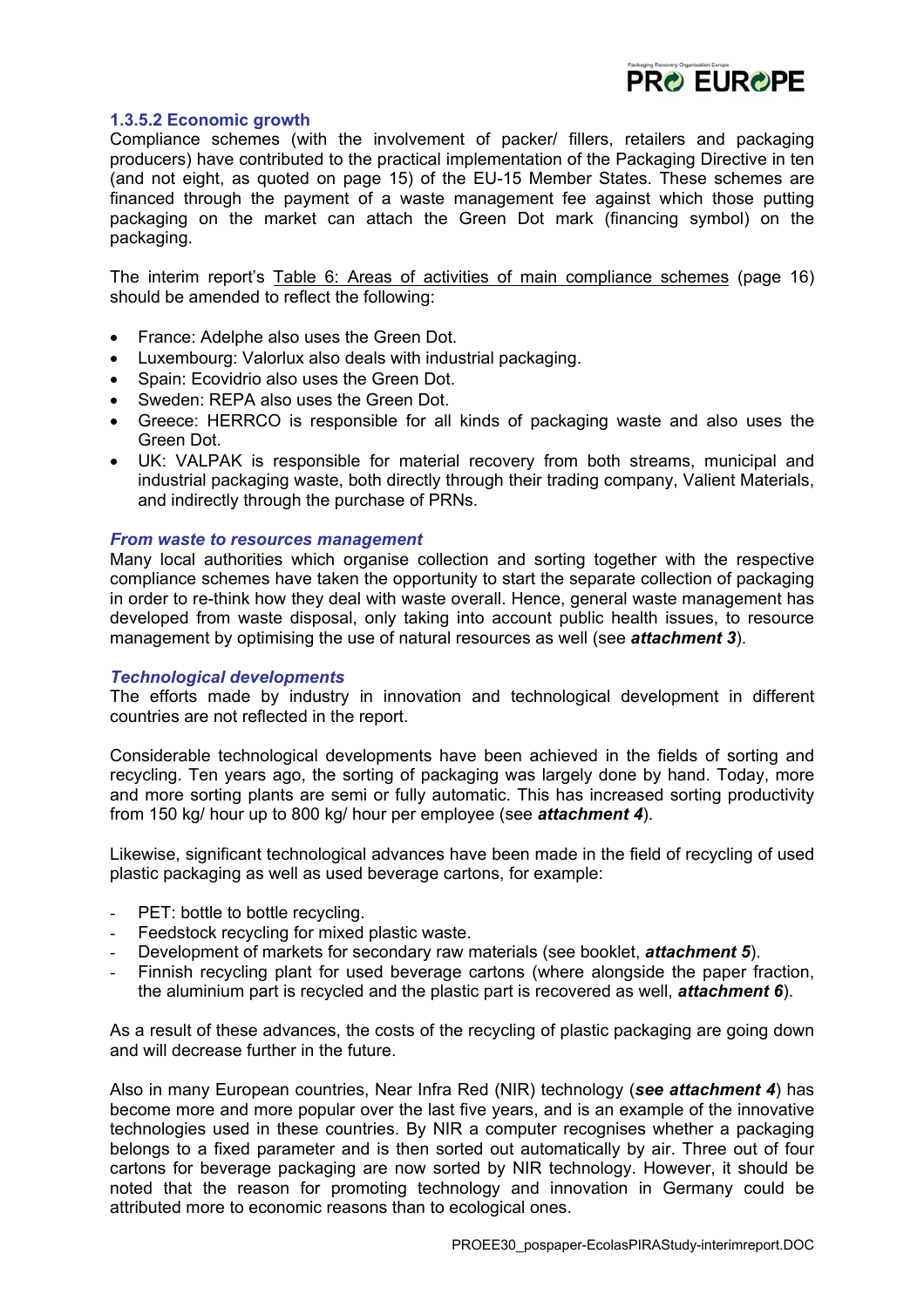

# *Social Perspective*

A significant impact can also be seen from a social perspective:

- A considerable number of jobs have been created by setting up and running the takeback and recovery systems (see *attachment 7* which includes estimate figures for five Member States in 2002).
- Environmental awareness on behalf of consumers as well as of business has significantly increased. For the first time, people have the possibility to notice how much waste they are producing and that they have a real opportunity to influence the sound management of waste through selective collection.

*Attachment 8* shows a number of surveys in some European countries outlining the environmental awareness programmes rolled out by compliance schemes including education programmes for schools, seminars for teachers as well as the development of didactic environmental communication materials.

Likewise, companies' attitude towards Extended Producer Responsibility is in general shifting with more and more companies committed to taking initiatives to reduce the impact of their products on the environment (see *attachment 9*).

## *Task 2: Prevention*

**2.1 Packaging Prevention: indicators for the environmental performance of packaging**  PRO EUROPE and its members are very sceptical about the introduction of a single parameter to assess the environmental performance of packaging, such as the Packaging Environment Indicator (PEI). In our view, packaging has to be seen as part of an integrated system.

Furthermore, from an environmental perspective, the packaging and the packed product should be jointly considered as a unit. Waste prevention should not only be considered in terms of qualitative and quantitative reduction in the packaging materials used but rather in the context of the entire process chain - from production to distribution and sales, to consumer use and subsequent disposal. Less packaging itself is not necessarily more environmentally responsible. For example, insufficient packaging can often lead to product losses bringing an increased environmental and/ or economic impact. To our understanding, prevention should be considered as overall environmental reduction including in particular the avoidance of material and energy losses.

A more efficient way of encouraging prevention should include policies aimed at recycling of materials and optimising energy use, while ensuring the functionality of the packaging, notably product protection.

PRO EUROPE would therefore recommend a holistic approach towards the whole life of the product and its packaging, instead of concentrating on only one part of the chain, as seems to be the case in relation to the PEI. This tool, at its current design state, has important limitations. It looks at packaging in isolation from the product it contains and, as the report recognises, "*it could produce environmentally perverse results, such as favouring overminimised packaging that causes product wastage and greater environmental impact overall*" (page 43).

In recent years, it has been possible to de-couple economic growth from the increase in the amount of used packaging (see *attachment 10*). Compliance organisations have contributed to this objective by playing a key role in the recovery of used materials which are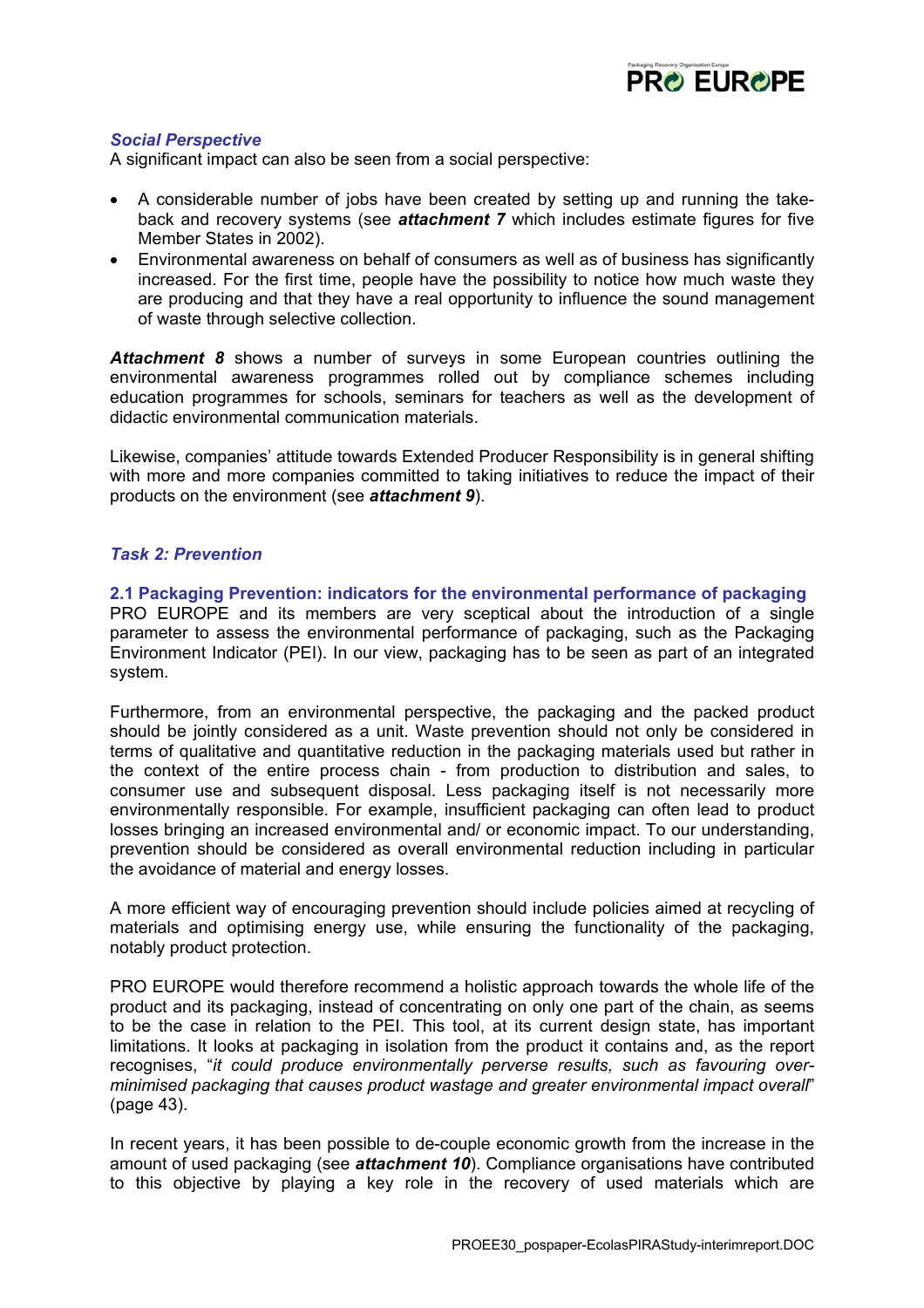

reintroduced in the manufacturing process, saving not only raw materials, but also reducing energy consumption and emissions.

Moreover, it has to be taken into account that landfilling could be reduced enormously, see *attachment 11*, for the Austrian example.

PRO EUROPE believes it is not clear what purpose the PEI will be used for, e.g. as an information tool for the consumer, as technical guideline for companies or legislative measure. These different purposes would call for different requirements with regard to the exact standards the PEI had to fulfil.

### **2.2 Packaging Prevention Plans**

From the report's descriptions of different prevention plans in some Member States, it can be concluded that:

- Packaging waste prevention figures are not better in those countries where it is mandatory to have Prevention Plans.
- Both individual and sectoral plans have advantages and disadvantages. For example, sectoral plans have a "swaying effect" on small and medium enterprises. In the long-term sectoral plans are better tools due to the grouping of data, while individual plans provide better information at an individual level but imply a higher administrative burden.

Nevertheless, in order to achieve good results on prevention, it is necessary to combine different instruments and not to put all the responsibility on packer/ fillers. PRO EUROPE and its members are supportive of further inclusive action such as information campaigns aimed at consumers, different actions towards producers concerning eco-design, promotion of research and development activities concerning new packaging materials technologies, etc.

Moreover, as long as many factors and different agents are involved, PRO EUROPE would recommend an approach towards prevention based on voluntary and sectoral agreements, which could lead to more effective results.

#### **2.3 Essential requirements**

Essential requirements, as laid out in Article 9 of the Packaging and Packaging Waste Directive, are only implemented in a few member states up to now. The members of PRO EUROPE support the application of the European standards by promoting communication activities towards companies in order to facilitate the application of the essential requirements from a voluntary approach. Regarding existing examples, see *enclosure 12*.

#### **2.5 Producer responsibility**

PRO EUROPE and its members would advocate a formula which implements shared producer responsibility regarding prevention, in order to involve all agents in the packaging chain other than or in addition to fillers, e.g. packaging manufacturers, distribution, etc.

#### **2.5.5 Prevention targets**

PRO EUROPE agrees with the following conclusions made in the report:

• The lack of reliable statistics on packaging waste makes it increasingly difficult to tackle prevention through a quantitative target. As the Commission recognises in its Communication, Towards a Thematic Strategy on waste prevention and recycling (COM (2003) 301), it will be necessary to wait until 2008 to have a first assessment of waste generation trends, as a consequence of the implementation of Regulation (EC) 2150/2002 on waste statistics.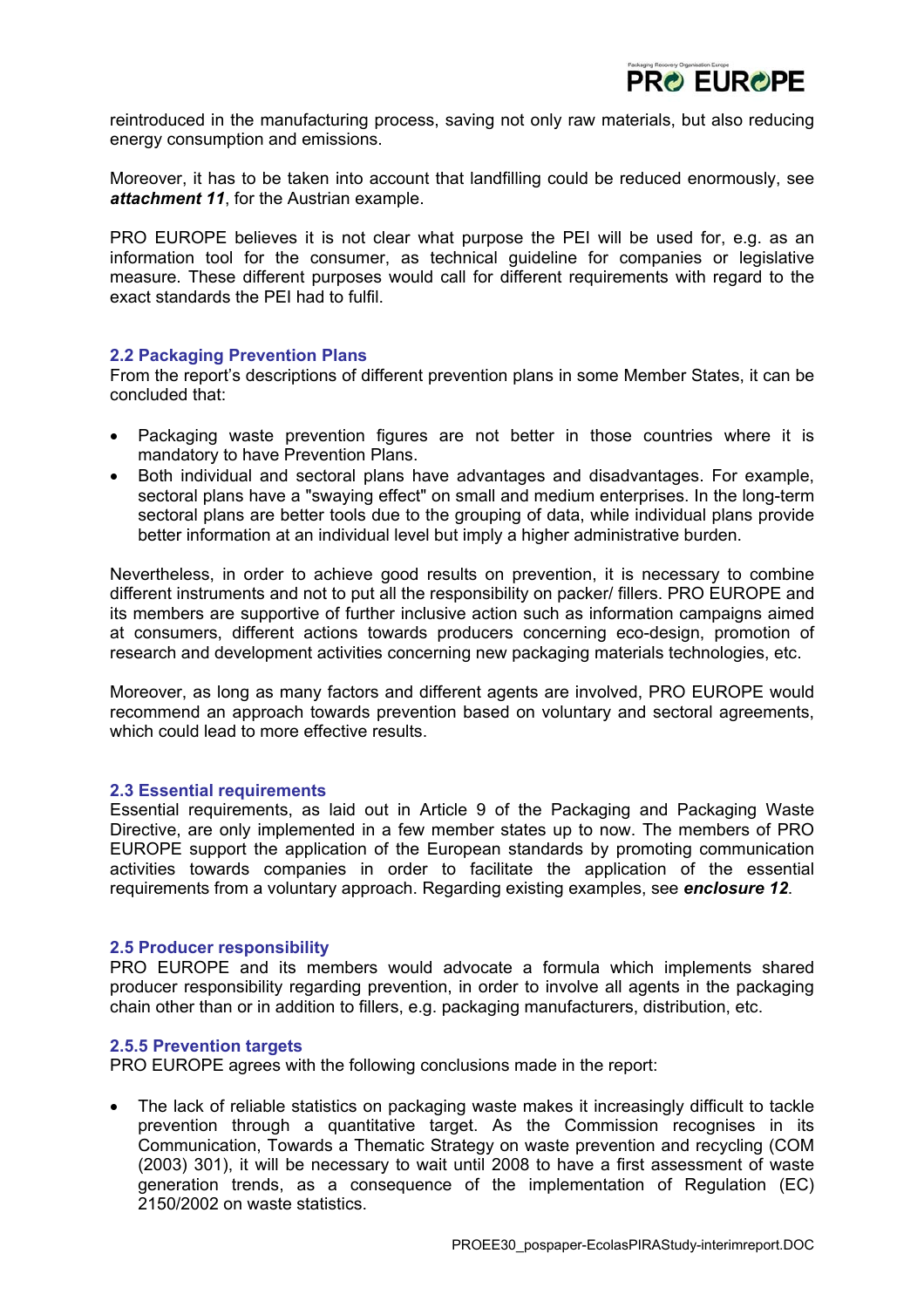

- It is questionable whether weight or volume are always the most appropriate indicators of the environmental burden of waste. From our experience, the potential for additional reductions in the weight of packaging is limited, taking into account the requirements that packaging must fulfil to guarantee the preservation and quality of the products that it contains, and in view of the current state of recycling technologies.
- Prevention targets would have to take into account social and demographic evolutions, e.g. the growing part of old people within our society as well as the growing number of single households which both need and ask for specific packaging as easy to open and smaller portions. It is not clear to us how rigid targets can take into account these changing's.

# *Task 3: Packaging Re-use*

PRO EUROPE considers that the interim report analyses carefully the issue of reuse providing us with a realistic approach from the environmental and social perspective. Nevertheless, PRO EUROPE considers that economic aspects have not been sufficiently examined.

Although the document is mainly focused on reuse systems for household packaging, it recognizes that reuse systems are commonly used among industries involving commercial and industrial packaging because social and logistical conditions are appropriate (low distances and high return rates). Therefore, it is important to emphasize that, when appropriate, industry supports reuse systems.

*From the environmental point of view,* the interim report considers a variety of LCA analysis carried out to compare reuse and non-reuse systems. Although it is difficult to come to generally applicable conclusions due to the fact that each LCA study analyses specific and non comparable situations, after reviewing the information gathered two main conclusions can be reached:

- Studies tend to show that reusable packaging systems are environmentally appropriate at low transport distances and high return rates. When longer transport distances are considered, results tend to show that one-way packaging is preferable.
- Even when the conditions considered in these studies are favourable to reusable packaging, it is shown that the differences between reuse and one-way packaging are not significant in terms of environmental impact.

Consequently, from an environmental point of view only under certain conditions reuse systems are preferable and when this occurs, the environmental performances of reusable and one-way packaging are not so different.

*With regard to economic aspects*, promoting reusable packaging systems would have significant impacts on economy, among them:

- Fillers would have to invest high amounts of money to adapt production facilities to reusable packaging. Moreover, environmental problems linked to water and detergent use might occur, which would imply additional depollution investments.
- Relevant investments on reusable packaging would have to be made by fillers. As far as these investments need to be amortized, reusable packaging can not be changed as frequently as innovation opportunities to improve its environmental performance could offer.
- Retailers and fillers would have to bear the costs of building extra warehousing to store and process empty packaging and also the costs of the return machines. These relevant investments could not be afforded by most of the small retailers.